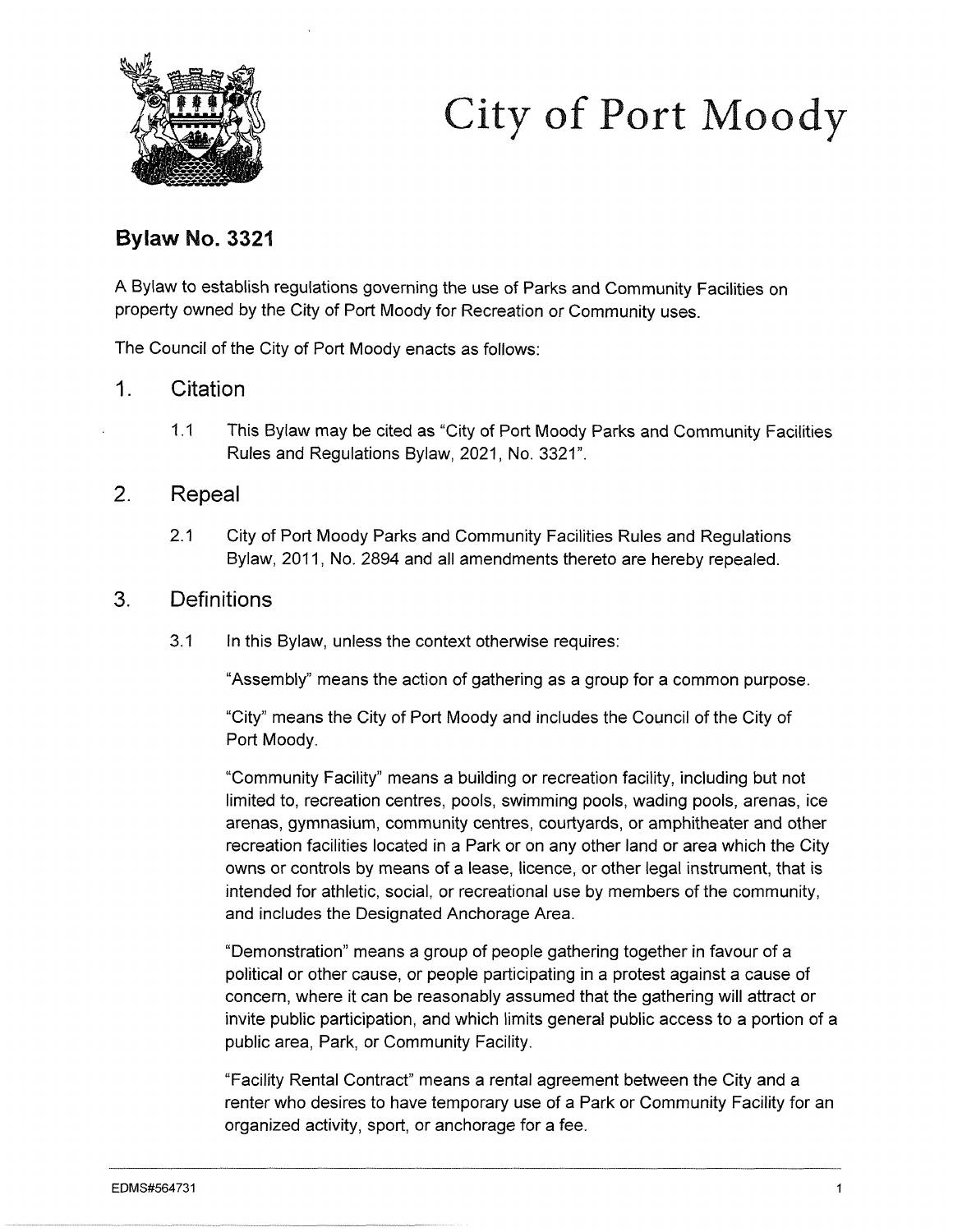"Fire Department" means the Fire Department of the City of Port Moody and any Fire Department having authority in a Park in the City of Port Moody.

"Gathering" is the coming together as a group for a common purpose.

"General Manager of Community Services" means an employee of the City that has been assigned responsibility for the management and operation of City Facilities, or their designate.

"Major Demonstration" means an action by a mass group or collection of groups of people in favour of a political or other cause, or people participating in a protest against a cause of concern.

"Organized Activity" means any activity which can reasonably assumed to be pre-planned, involves a group larger than 30 people and which limits general public access to a portion of the Park or Community Facility or any activity that involves instruction or training.

"Organized Sport" means any game or sport which is played by three or more persons who play and/or practice together regularly as a team in a league or association.

"Organizer" is the person whose job it is to organize the details of an assembly, gathering, or demonstration to ensure all elements work together effectively.

"Park" means and includes every public park, open space, trail, playground, urban forest (including all driveways, roadways, paths, and lanes within a public park, playground or urban forest), beach, bathing beach, boulevard, picnic area, picnic shelter, water playground, marina, and all other community recreational land owned or controlled by the City that is intended for athletic, social, cultural, or recreational use by members of the public; and any real property acquired and held by the City and dedicated and reserved by it for the use, recreation or enjoyment of the public; and any land which the City owns or controls by means of a lease, licence, or other legal instrument, within the jurisdiction of the City.

"Parks and Recreation Commission" means the statutory commission established by the City for the consideration of Parks and recreation issues in the City.

"Person" means and includes persons of any gender, associations, corporations, or bodies politic, co-partnerships whether acting by themselves or by a servant, agent, or employee and the heirs, executors, administrators, successors, and assigns or other legal representatives of such person to whom the context can apply according to the law.

"Refuse" means all refuse, garbage, food remains, including food containers, glass, metal, garden clippings from grass, trees, or hedges, and household waste meaning general rubbish or accumulation of waste or discarded materials or things of any kind or nature whatsoever.

Trail" means any footpath, pathway, trail, or pedestrian access route in a City Park. Train Thearts arry footpath, pathway, train, or pedestriant access route in a City<br>Park.<br>City of Port Moody Parks and Community Facilities Rules and Regulations Bylaw, 2021, No. 3321<br>EDMS#564731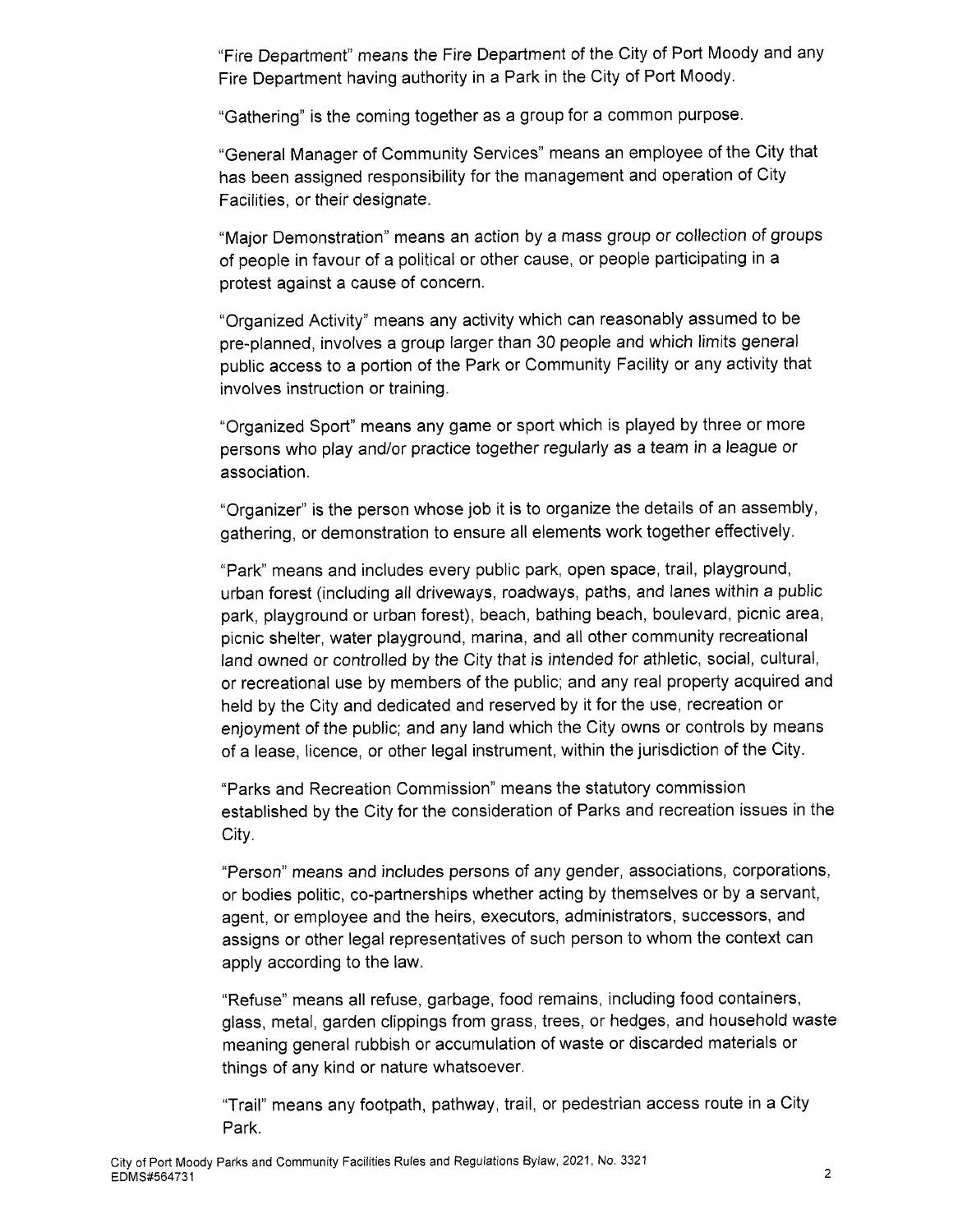"Vehicle" means and includes all forms of conveyance for the carriage or transport of persons, passengers, goods, or materials propelled by any mechanical device or other modes of power whatsoever and shall include bicycles, tricycles, motorcycles, and boats.

## 4. General Powers

- 4.1 It shall be lawful for the City and it is hereby empowered to:
	- a) accept, purchase and hold real property for the purposes of Parks within or without the City limits and to make rules and regulations respecting the same and to levy rates for maintaining Parks or to join with other municipalities for such purposes;
	- b) construct, maintain, and operate Parks either within or without the City limits, to hold land or real property for the construction, maintenance and operation of Parks and to collect fees and charges for the use of Parks;
	- c) to enter into agreements with other municipalities for the joint regulation, management, maintenance, improvement and control of any Park and to grant or expend money for the upkeep, maintenance, improvement or management of any Park whether the Park is situate within or without the City limits;
	- d) provide accommodation for any and all kinds of sports and games either indoor or outdoor and to set aside and reserve portions of any Parks for particular kinds of sports and games;
	- e) lease or rent out the use of any Park or part of any Park and to fix and collect rents or fees from the person or persons leasing or using same;
	- f) close to the free use of the public, the whole or any part of any Park for such times and for such periods as may be deemed advisable and to charge and collect a fee for admission to any Park during such periods as may be deemed advisable and to provide penalties for unauthorized entry during such periods; and
	- g) make by resolution such regulations for the use, control, management, protection and government of Parks and other property connected therewith as may be deemed necessary or expedient from time to time in addition to the general regulations herein contained.

# 5. General Park Regulations

- 5.1 No person shall permit an Organized Activity, not including a demonstration or major demonstration, in any Park of more than thirty (30) people except when the public gathering is organized and controlled by the City and unless authorized by written consent of the General Manager of Community Services or their designate.
- 5.2 No person shall enter a Park which has been closed to public access by the General Manager of Community Services or their designate.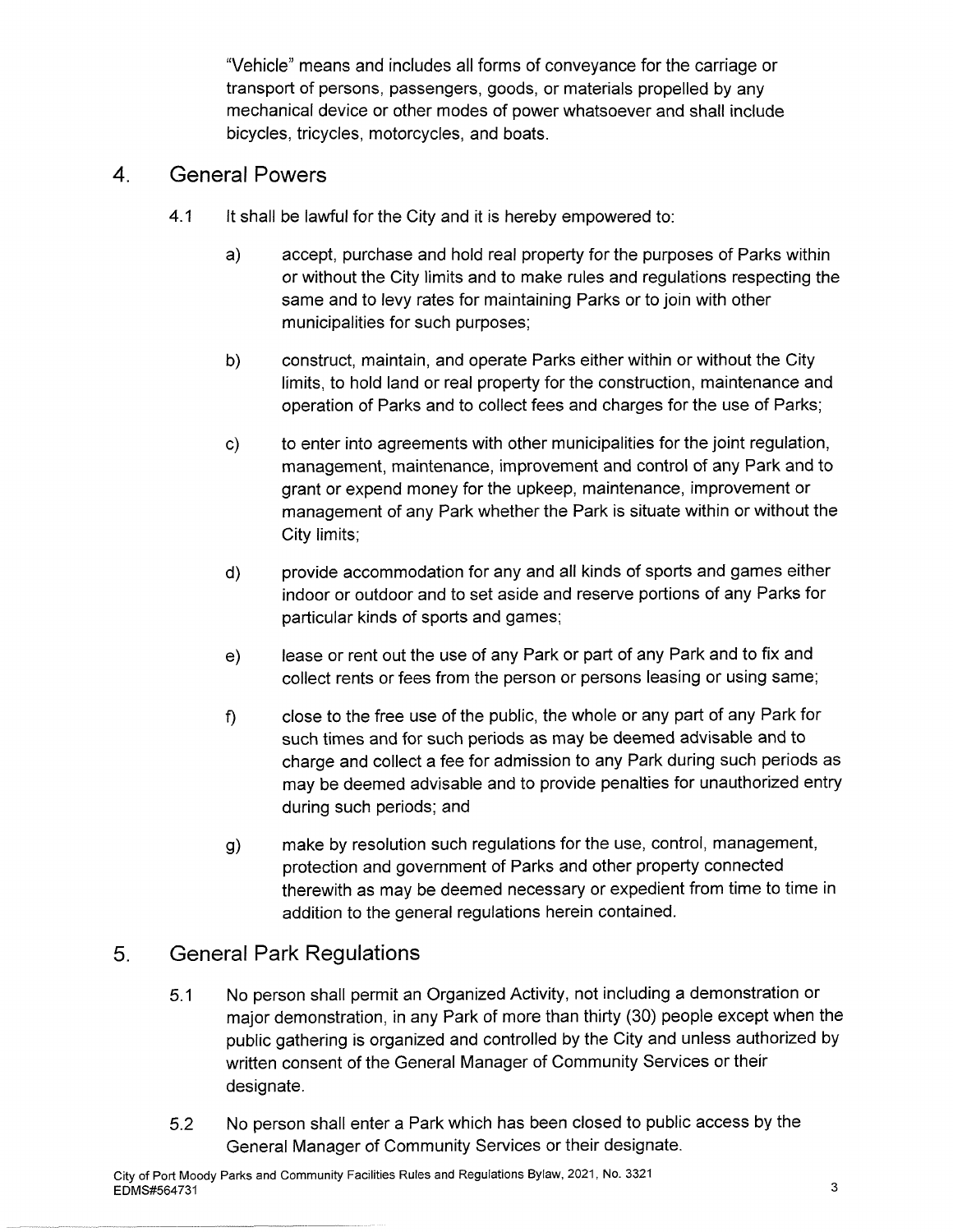- 5.3 The following activities are permitted with prior written permission of the General Manager of Community Services or their designate:
	- a) an Organized Activity of more than thirty (30) people;
	- b) a procession, march, drill, performance, ceremony, concert, gathering, or meeting for an activity of a recreational nature; and
	- c) the following is considered when assessing the activity for permission:
		- i) whether the activity encourages views and ideas that are likely to promote discrimination, contempt, or hatred for any person on the basis of race, national or ethnic origin, citizenship, religion, age, gender, marital status, family status, sexual orientation, disability, political affiliation, economic status, or level of literacy; and
		- ii) whether the activity will exclude persons from participation in or enjoyment of the event on the basis of race, national or ethnic origin, citizenship, religion, gender, marital status, family status, sexual orientation, or disability.

## 6. Preservation of Natural Features

- 6.1 No person, while in a Park, shall throw or leave any refuse or any matter of any kind likely to prove offensive, injurious, or unsightly. All such refuse shall be deposited in receptacles provided in the Park for that purpose or shall be removed by the person having such matter in his possession.
- 6.2 No person shall cut down or prune any vegetation in a Park without the express prior authorization of the General Manager of Community Services. No person shall injure, deface, damage, or destroy Park plants including trees, shrubs, flowers, and turf, or remove or transplant any other plants on Park property without the authorization of the General Manager of Community Services.
- 6.3 No person shall remove, destroy, damage, deface, break or tamper with a Park feature, or any building, structure, fence, float, wharf, buoy, lifesaving device, bench, sign, road, trail or any facility, equipment, material, or thing within a Park without the express prior authorization of the General Manager of Community Services and then only in strict accordance with such authorization.
- 6.4 No person shall foul or pollute or otherwise introduce any contaminant or invasive species of plant or animal origin on the land or into any natural stream, creek ditch, or pond, or any man-made water feature, fountain, or pond within a Park.
- 6.5 No person shall harass, harm, or collect wildlife within a Park.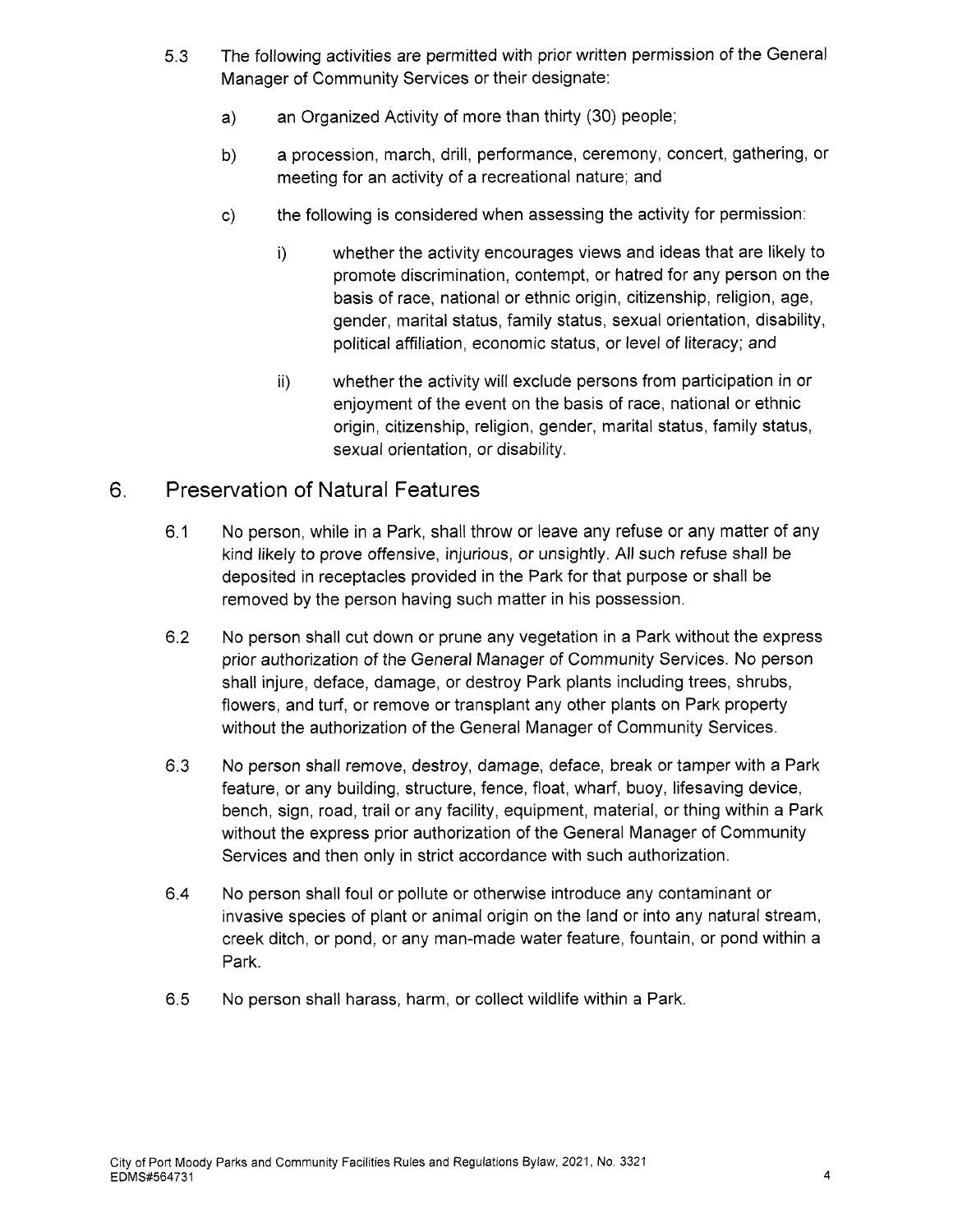# 7. Fireworks and Fires

- 7.1 No person shall discharge any fireworks in a Park without written authorization and in strict accordance with requirements established by the Fire Department.
- 7.2 No person shall light or keep lit any fire in a Park unless authorized in writing and within the requirements established by the Fire Department.
- 7.3 No person shall smoke or light a cigarette in a Park that has been deemed a high fire risk area by the Fire Department.
- 7.4 No person shall enter a trail or Park that has been deemed a high fire risk by the Fire Department.

### 8. Commercial Services and Activities

- 8.1 No person shall sell, exchange or barter, or expose or display for sale, any food, refreshments, goods, material, or services whatsoever, nor shall any person conduct any business or commercial activity in a Park unless that person has the prior written authorization of the General Manager of Community Services.
- 8.2 No person shall post, affix, deliver, paint, publish, or distribute any notice, advertisement, sign, placard, or handouts of any kind whatsoever in a Park except on information boards provided expressly for that purpose and unless that person has the prior written authorization of the General Manager of Community Services.

#### 9. Motor Vehicles and Motorized Traffic

- 9.1 The General Manager of Community Services, a Bylaw Officer, or a Police Officer, may remove, or cause to be removed any unauthorized vehicle, devices, or machinery from any Park. The cost of the removal shall be charged to the owner of the vehicle, device, or machinery.
- 9.2 No person shall operate or station any vehicle displaying advertising or equipped with a public address system in a Park for the purpose of advertising, promoting, demonstrating, or attracting attention unless such activities are specifically authorized by a valid Business License or by prior written authorization from the General Manager of Community Services.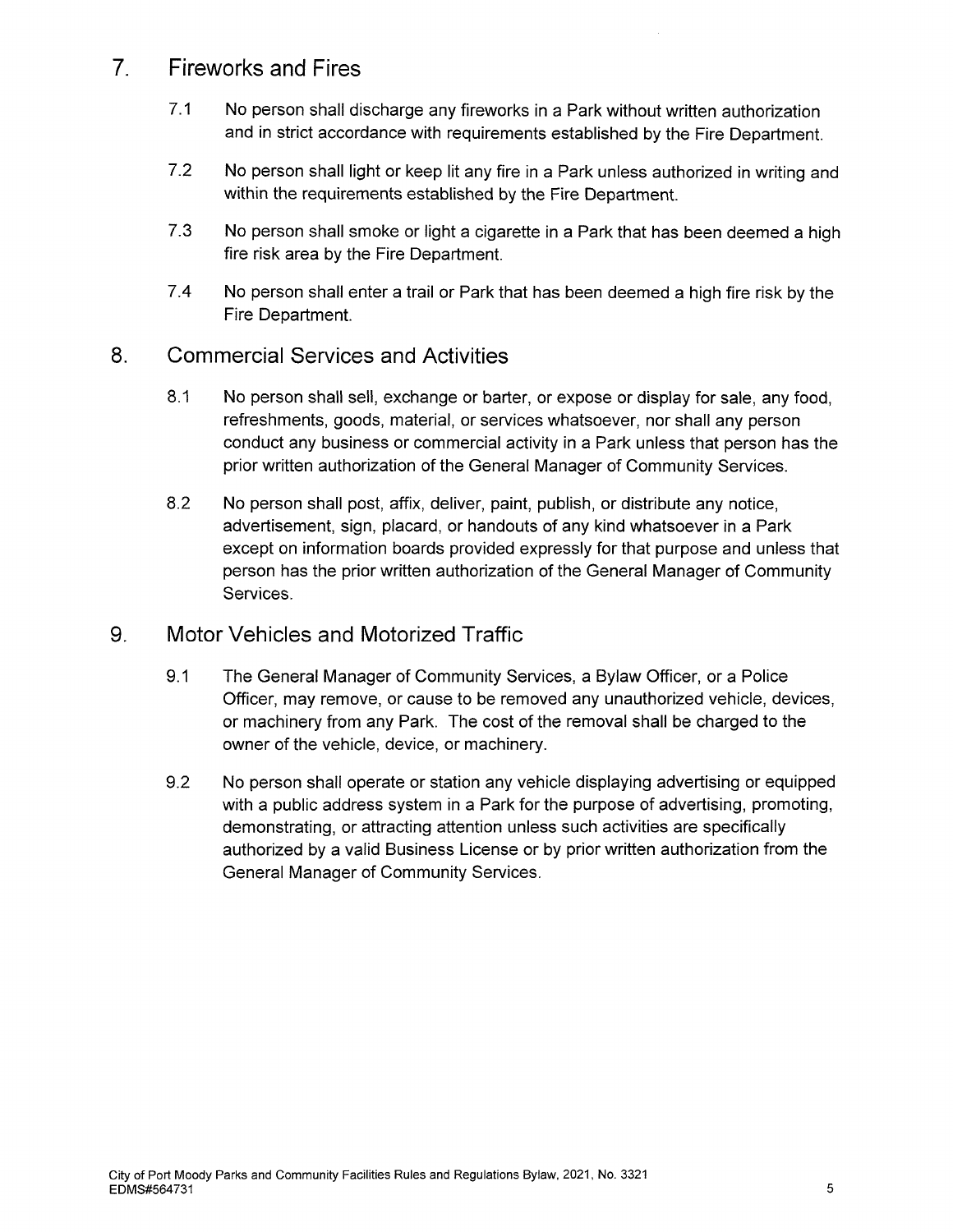# 10. Pool, Spray Park, and Bathing Beach Regulations

- 10.1 No person, while within the confines of or adjoining any Park or recreation area shall:
	- a) enter or bathe in any water, without being properly clothed in a bathing suit; or disobey any lawful command or order of any person having the superintendence, management, or control of any Park or the command of any lifeguard or other person in charge of any Park; or cause to swim or permit the swimming of any animal or the fouling of any waters;
	- b) enter or undress except in the places specifically provided for such purpose;
	- c) conduct themselves in such a manner as to be objectionable to other patrons or the public;
	- d) enter a change room which is not designated for their use;
	- e) use any boat, motorboat, and/or sea ski-doo that will endanger, disturb, or otherwise interfere with the free use of the water for bathing and swimming purposes;
	- f) fish from, or adjacent to, any Park or cast or haul in any net or other fishing equipment or device between June  $1<sup>st</sup>$  and October  $1<sup>st</sup>$  in each year; and/or
	- g) litter, deposit, or leave or cause to be littered, deposited, or left any matter or thing that would create any undue disturbance, congregation, or alarm that will cause or tend to cause panic, excitement, or any hazard, annoyance, or interference with swimmers and bathers.

## 11. Playgrounds and Courts

- 11.1 No person will maliciously or carelessly damage or destroy the utility of any court, green, or lawn or in any way interfere with or obstruct the free use thereof by those lawfully entitled to the use of same.
- 11.2 Dogs are prohibited from all sport field surfaces, running tracks, playgrounds, tennis courts, and water parks, unless prior authorization has been obtained by the General Manager of Community Services.
- 11.3 Off leash parks designated under Animal Control Bylaw No. 2677 are exempt from section 11.2.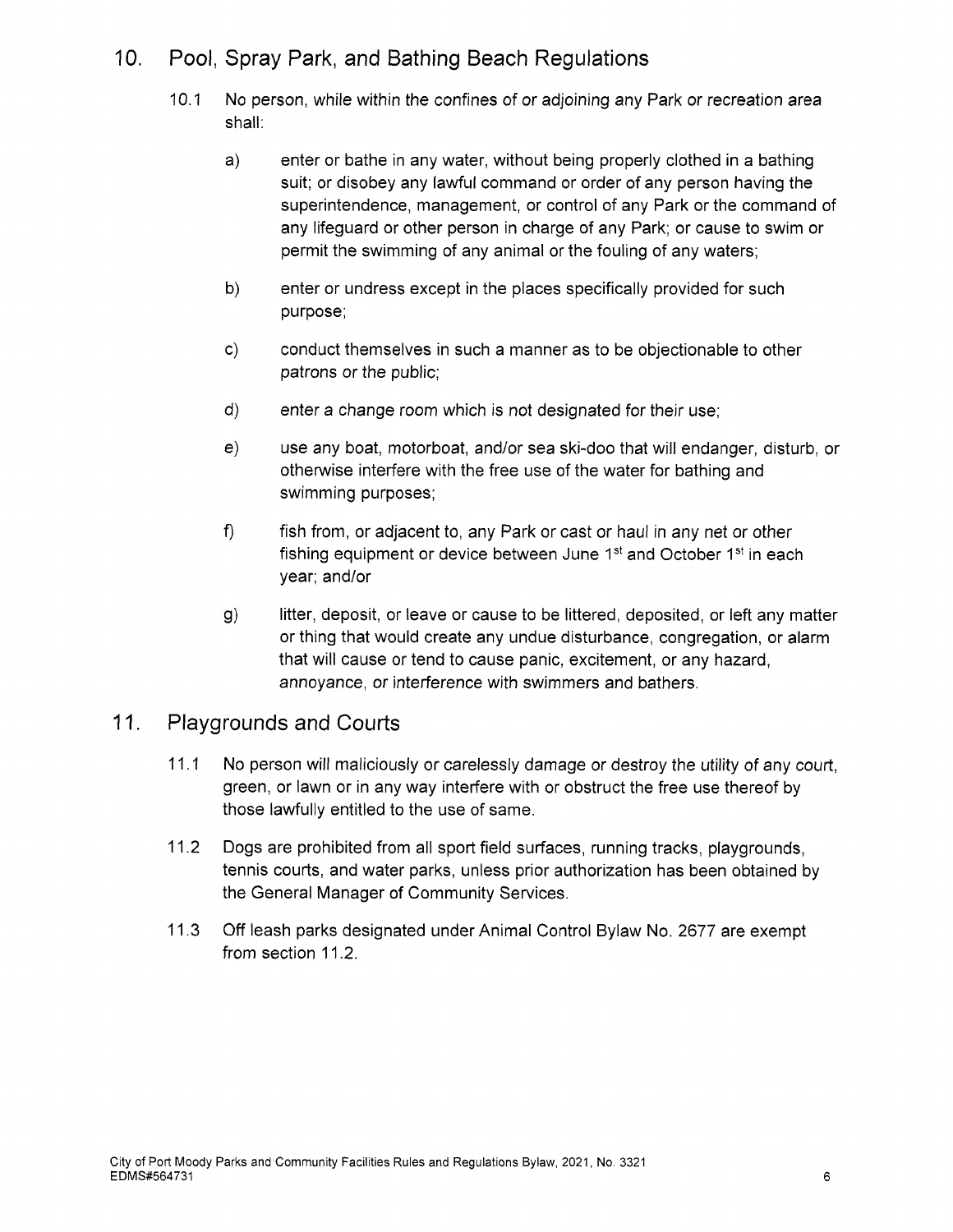# 12. Hours of Public Use of Parks

- 12.1 No person shall enter upon or remain within a Park for any purpose whatsoever during the hours when the Park is closed as indicated by posted notice, or where no hours are posted, between 10:00pm and 5:00am, except:
	- a) a person who has a concession or lease granted by the City for a specified purpose, or their patron;
	- b) the private house guests of a resident-caretaker employed by the City;
	- c) a person who has a valid Facility Use Permit permitting him to be in the Park during those hours; and
	- d) authorized City personnel.
- 13. Facilities Rental Contracts
	- 13.1 No person or group shall use a Park or Community Facility or any portion of a Park or Community Facility for other than general public use nor shall any person conduct or hold an Organized Sport, Organized Activity, or anchor a vessel within a Park or Community Facility unless that person has obtained a valid Facility Rental Contract authorizing them to do so.
	- 13.2 The General Manager of Community Services, in issuing a Facility Rental Contract, may:
		- a) place restrictions and limits on the Organized Sport or Organized Activity, authorized by a Facility Rental Contract as deemed necessary or desirable;
		- b) issue the Facility Rental Contract subject to such terms and conditions as deemed necessary or desirable;
		- c) require the person or group to whom the Facility Rental Contract is issued to pay the fee established by the City in its Fees Bylaw or, where the Organized Sport, Organized Activity, has not been itemized in the Fees Bylaw, to pay a fee as determined by General Manager of Community Services; and
		- d) require the person or group to whom the Facility Rental Contract is issued to acquire and maintain insurance in an amount and form satisfactory to the City.
	- 13.3 The General Manager of Community Services shall not be obliged to issue any Facility Rental Contract and, without in any way limiting the generality of the foregoing, may amend, suspend, revoke, or refuse to issue a Facility Rental Contract to any person or group who has contravened the provisions of any previous Facility Rental Contract issued to that person or group or contravened the provisions of this Bylaw or any other enactment.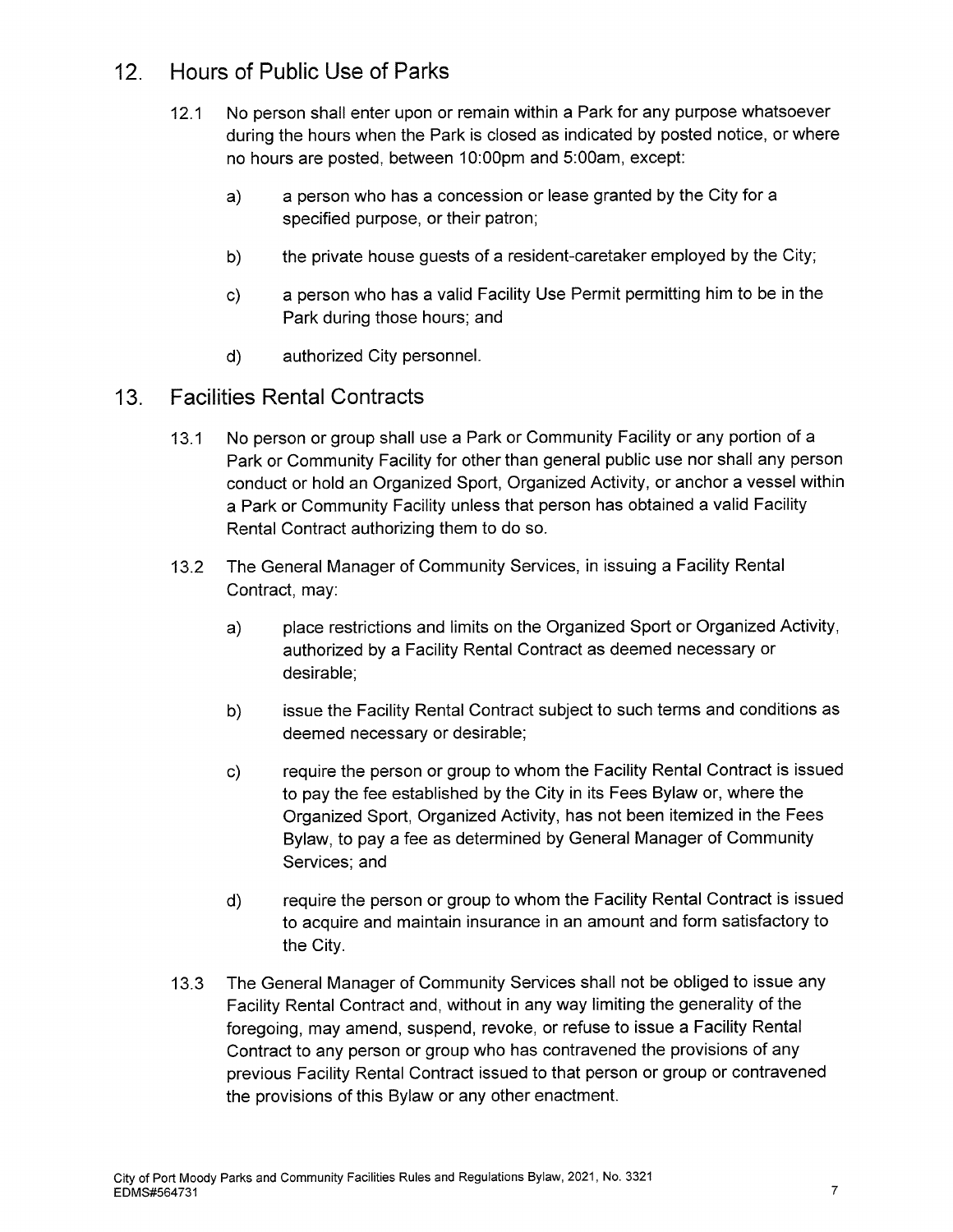13.5 The City does not rent outdoor facilities to any group or organization that are engaging in or organizing a demonstration, major demonstration, or public assembly in favour of a political or other cause, or to people participating in a protest against a cause of concern. A rental agreement or event permit may become invalid if it is later found that the booking is for this purpose.

## 14. Behaviour and Conduct

- 14.1 The General Manager of Community Services may post rules of behaviour and conduct in a visible location in a Park or Community Facility.
- 14.2 Every person within a Park or Community Facility shall observe and obey all City bylaws, regulations, enactments, and policies including, without limitation, all signs and posted notices.
- 14.3 No person shall act in a disorderly, dangerous, or offensive manner in a Park or Community Facility.
- 14.4 No person shall possess or consume liquor or alcoholic beverages within a Park or Community Facility without a valid Liquor License and other legally required permits.
- 14.5 No person shall engage in activities involving high-speed projectiles, including golf, archery, war games, radio-controlled aircraft, or cars in a Park or Community Facility unless such activities are specifically authorized by the General Manager of Community Services.
- 14.6 No person shall camp or sleep overnight in a Park or Community Facility with or without a tent or other shelter of whatsoever kind, including a motor vehicle, or a boat unless such activities are specifically pre-authorized by the General Manager of Community Services.
- 14.7 No person shall build or cause to be built any structure of any kind in a Park or Community Facility unless such activities are specifically authorized by a resolution of Council and comply with all City bylaws, permits, requirements, and regulations.
- 14.8 No person shall interfere with or obstruct any employee of the City in the performance of their duty.
- 14.9 No person shall use or operate any device in such a manner as to disturb the enjoyment of the Park by other persons.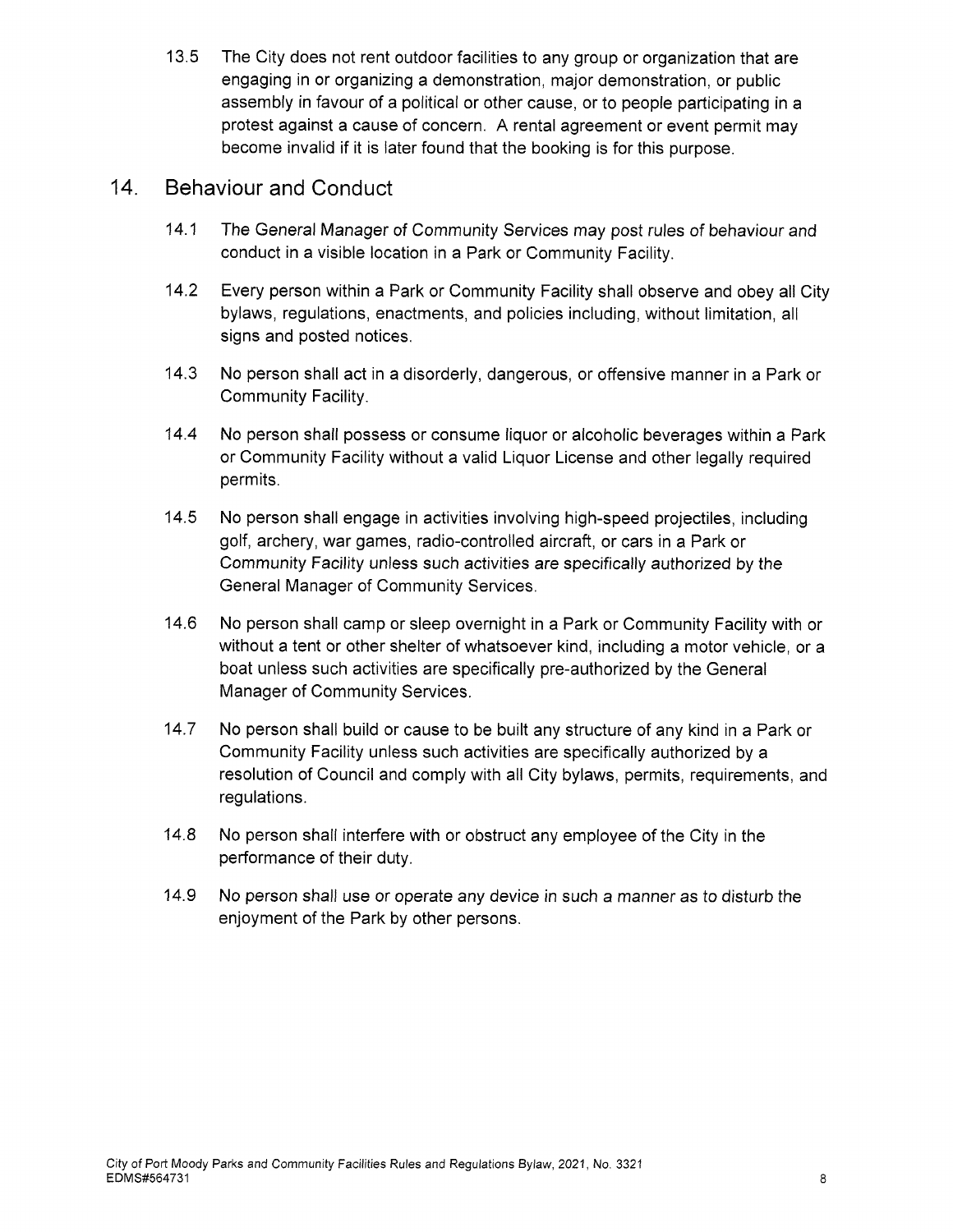# 15. Loss of Access Rights

- 15.1 Where the General Manager of Community Services, a Bylaw Officer, or a Police Officer is of the opinion that a person or group within a Park or Community Facility is contravening any provision of this Bylaw, or any other enactment, that person or group:
	- a) must cease contravening the provisions of the Bylaw, or other enactment; and
	- b) may be required by the General Manager of Community Services, Bylaw Officer, or Police Officer to leave the Park or Community Facility.
- 15.2 The period of time a user would forfeit their rights to attend the Park or Community Facility may be set by the General Manager of Community Services, Bylaw Officer, or Police Officer, and may be for any period of time up to one (1) year, depending upon the nature of the contravention, including whether the conduct affects the safety of others at the Park or Community Facility. After the time period has elapsed, the person or group shall be required, prior to re-commencing any use of the Park or Community Facility, to meet with the appropriate General Manager of Community Services, Bylaw Officer, or Police Officer to discuss the impact that their behaviour had upon others and what conduct will be required in future. If any future misconduct occurs or if the initial misconduct causes significant risk of injury or harm to any City employee or other users, the person or group may be permanently banned from the Park or Community Facility. In the case of any ban in excess of one (1) month, the person or group may submit an appeal in writing to City Council seeking a reconsideration of the ban.

# 16. Offence and Penalty

- 16.1 Every person, firm, or corporation who violates any of the provisions of this Bylaw, or who causes, suffers, or permits any act or thing to be done in contravention or in violation of any of the provisions of this Bylaw, or who neglects or refrains from doing anything required to be done by any of the provisions of this Bylaw, or who carries out or who suffers, causes, or permits to be carried out any work in a manner prohibited by or contrary to any of the provisions of this Bylaw, or who fails to comply with the order, direction, or notice given under this Bylaw shall be deemed to be guilty of an offence against this Bylaw.
- 16.2 Every person, firm, or corporation violating any provisions of this Bylaw shall be liable on summary conviction to a fine of not more than ten thousand (\$10,000.00) dollars and imprisonment for not more than six (6) months.
- 16.3 A separate offence shall be deemed to be committed on each day during or on which a violation occurs or continues.